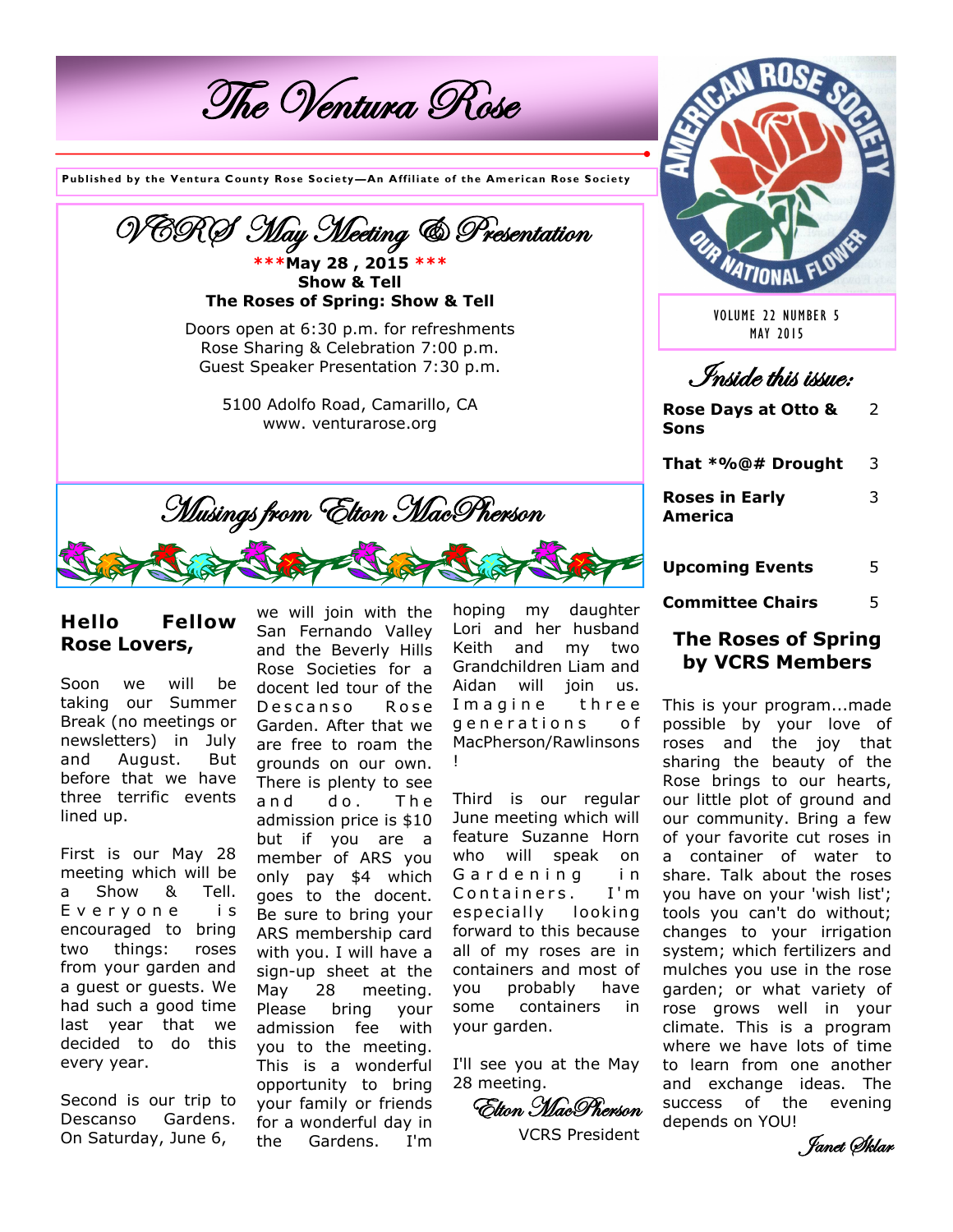

# Otto & Sons Rose Days - Barbara Morse

I visited Otto & Sons on Friday April 24th to help with the VCRS information table and to check out the roses I love. I arrived under overcast skies with cool temperatures; a first in all the years I have attended Rose Days at Otto & Sons. The information table, set up by Dawn-Marie Johnson, was well supplied with roses and literature, and located in a protected area from the weather elements.

There were very few visitors on this afternoon and no talk scheduled until late in the day. So after checking in with Scott Klittich and several o ther employees working the sales, I took myself on a walkabout to find roses to photograph as those are what I would take home. Definitely a first for me!

The fields were abundant in colors and varieties with most in bloom. Of course the acre of icebergs, white and pink, were in bloom. I roamed through hundreds of my favorites: Austins, hybrid teas, and floribundas, taking delight in the fragrance and care that Scott gives all his roses to bring them ready for sale.

Bishop's Castle, Sunstruck, Opening Night, and many others came home with me on my camera.

**Barbara has just returned from a "Grand European" tour of rose gardens in England and Italy. She will also be the guest speaker for the June meeting of the Pacific Corinthian Yacht Club.**





Opening Night (above) Sunstruck (below right) Pink & White Icebergs (left) Bishop's Castle (below left) Photos by Barbara Morse



If you have never been to Otto & Sons Rose Days, what are you waiting for?

Elton just bought California Dreaming, white with pink edges.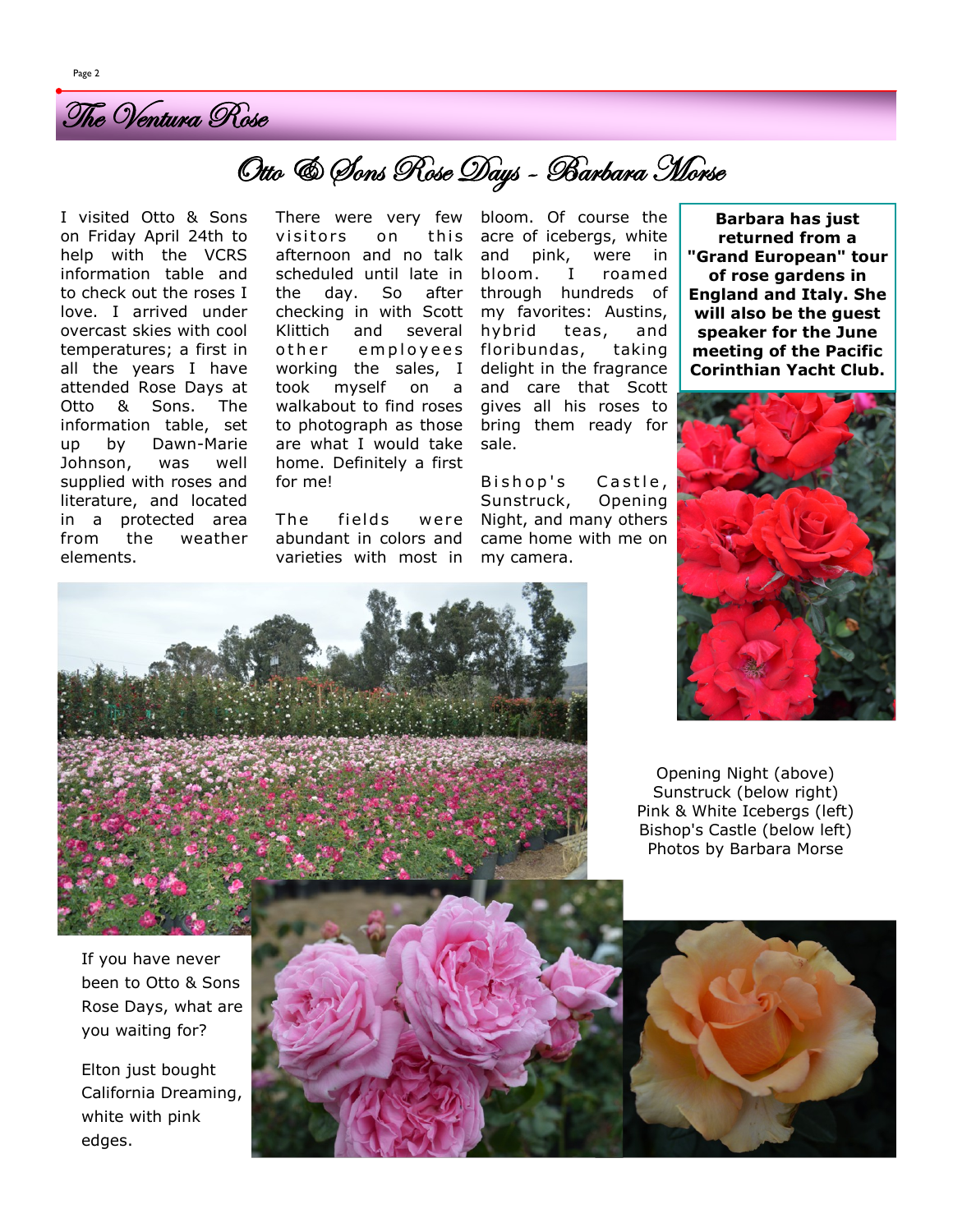The Ventura Rose

Our Roses and That \*%#@\* Drought!

This quote from the Huntington Gardens Bulletin was shared by Karen Fitzpatrick: "You can still have a beautiful garden while using less water; you can even keep your roses. The secret to growing roses sustainably?" "Mulch, mulch, and mulch some more," says Tom Carruth, The Hungtington's E.L. and Ruth B. Shannon Curator of the Rose Collections. "A thick application of mulch is an absolute necessity to conserve moisture and cool the plant's roots and soil."

If you don't know how much water your roses need, try this technique. After you've watered them well, stop and wait until you see the rose wilt and the little buds start to hang their heads. That will give you a baseline. If it takes 8 days for your roses to wilt, then you know you should water about once a week. Experts say that roses are tougher than people think, and they will leaf out and increase their blooms when cooler weather arrives in the fall.

Adapted from ARS&You, May 2015:

Some time ago, Stephen Scanniello, President of the Heritage Rose Foundation, made a presentation to the Connecticut Rose Society describing his efforts to reintroduce the roses of history to New York City by planting surviving varieties throughout Manhattan. In the course of his talk, he recounted how Alexander Hamilton's wife Elizabeth had included roses in the landscaping of their estate, The Grange, in upper Harlem around 1802.

This got me thinking - we know that roses go back long before that in the rest of the world, but what about in the New World? As a student of early American history and author of two books on our nation's founding, I was well aware of Hamilton, his wife Elizabeth and The Grange; but I did not know about their incorporation of roses into their landscape. So, I did a little research. This is what I learned.

Roses have been grown in North America for longer than most of us imagine. When the Jamestown settlers first landed on a Virginia Beach, the Native Americans were already beautifying their villages

with roses. Captain John Smith reported seeing roses all around the Powhatan camps in his journal. He did not report the varieties, their origins or whether they were used for medicinal or culinary purposes (perhaps he did not know); but going back at least to 1607 seems like heritage enough.

Roses in Early *America by Alex Bugaeff* 

The Pilgrims planted roses at Plymouth Plantation starting in 1621. Their first governor, John Carver, reported in his journal that they planted "reds, whites and damasks." He did not say where they got the plants and there is no mention of roses on the bill of lading for the Mayflower. We can only surmise that, knowing what we know about the Powhatan roses, the Pilgrims may have obtained them from the surrounding Native American tribes.

in 1699, on his return voyage from London, William Penn, founder of the Pennsylvania colony, brought "18 rose bushes." In addition to growing them on his property, he must have propagated them; as starting, in 1731, he used them in lieu of cash for payments of rent on land parcels he was occupying. Thus, we know that roses were held in high value in the colonies. Being something of a

botanist, Penn also made reference to them for the "beauty and medicinal properties" in his *Book of Physics.*

Benjamin Franklin, the earliest of the six major Founding Fathers (I call them "The Super Six"), was renowned in the western world as a g r o u n d b r e a k i n g scientist. He proved that lightning is electricity. He invented batteries, the wood stove and bifocal glasses. You would think that he might have dabbled in the most popular plant of the day - the rose. He did not. At least, there is no evidence of it in his writings or records.

Neither did another of the Super Six - James Madison. However, we can forgive him as he was fragile and sickly his whole life; and oddly enough, outlived all the rest and achieved the age of 85. Nonetheless, with an estate of hundreds of acres in which he took great pride, it is hard to imagine that he did not have roses as his friends did especially Thomas Jefferson.

*Continued next page*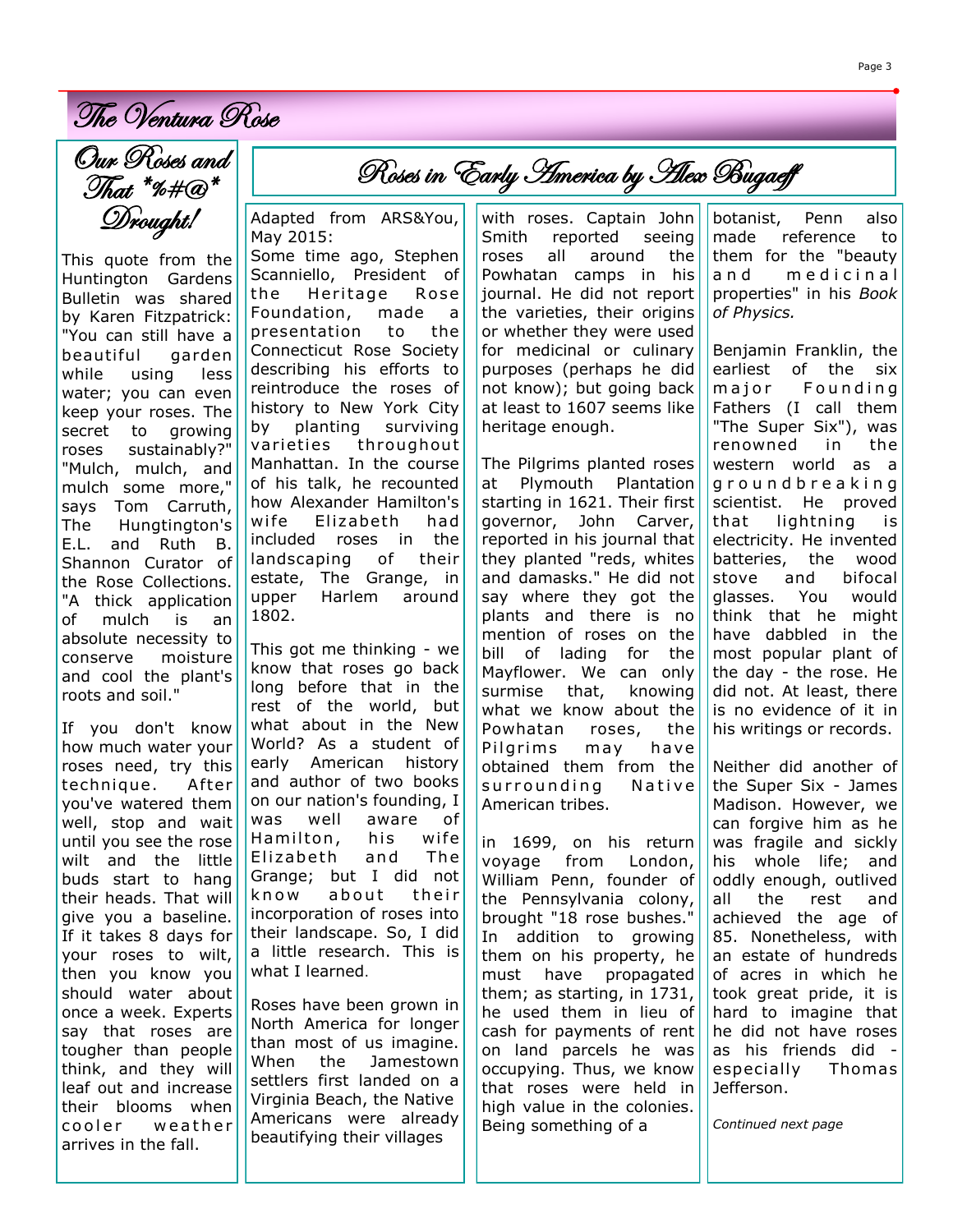We know Thomas Jefferson to have been a plantsman, botanist, Roses in Early America continued: The Ventura Rose

farmer and landscape designer. His papers are replete with references to his growing of Gallicas, "Sweetbriars" (likely what we now know as Eglantines) and wild roses of unnamed varieties. Jefferson placed an order with the William Prince Nursery of Flushing Landing, New York in 1791 for as follows: "Two Roses of the Month" (yes, the merchants of the day conducted marketing campaigns very much like ours!) - 'Old Blush', two China roses, and two Musks, *Rosa moschata."* Not only do his papers contain the original of this order, but also the receipt signed by him.

In a November 1, 1816 journal entry, Jefferson reported his planting of roses at his getaway retreat, Poplar Forest, thus: "...(I) planted large roses of difft. kinds in the oval bed in the N. front, dwarf roses in the N.E. oval...". There is no doubt that Jefferson was an avid rose grower, if not rosarian.

Nor can there be any

doubt about John Adams' affinity for roses. While there is no mention in his or Abigail's papers of his growing roses on his various personal properties, we know that he ordered the first planting of roses on White House grounds in 1800. So, despite claims that Ellen Wilson established the White House Rose Garden in 1913, or that maybe Edith Roosevelt did in 1902, it turns out that John Adams beat them to it by at least 200 years.

Was Steve Scanniello correct when he reported that Eliza Hamilton planted roses at The Grange? he surely was. From Alexander's papers, we know that he was captivated by landscaping. In planning for the construction of The Grange, Alexander sought direction from agricultural expert Richard Peters, from Thomas Jefferson himself and from Dr. David Hosack, a professor of botany at Columbia College and founder of the botanical garden there.

Alexander visited the botanical garden frequently and got

advice from Hosack on his landscape plan. This culminated in Alexander's specific directions for Eliza's installation that included the front rotunda: "...the space should be planted with wild roses..." He didn't specify the varieties, leaving that to Eliza, but we know from the pride he showed in the finished estate in 1802 that she chose and positioned them wisely.

This leaves the last of my Super Six.: George Washington...The history books report that Washington bred roses. The most prominent reference is to the 'Mary Washington' - a double, repeating white/near white/white blend Noisette that he is said to have named after his mother.

This leaves the last of my Super Six: George Washington. As with other aspects of his life, he is credited with much; but some must be assessed with what they call in the Navy "a weather eye."

The history books report that Washington bred roses. The most prominent reference is to the 'Marv Washington' - a double, repeating white/near



*'Mary Washington' rose, photo from Rogue Valley Nursery*

white/white blend Noisette that he is said to have named after his mother. Here's the problem: George died in 1799; the Noisette is reported to have been first hybridized in 1810 (by John Champneys of South Carolina). Did Washington create a rose of another class that history now assigns to him as a Noisette? Or, has a myth 'grown' up around Washington's love of roses as a simple gardener? You be the judge. In any e v e n t , ' M a r y Washington' can still be bought as a direct descendant of that original plant with those same qualities, r e g a r d l e s s o f whomever bred it.

*This article first appeared in the February 2015 issue of The Connecticut Rose.*